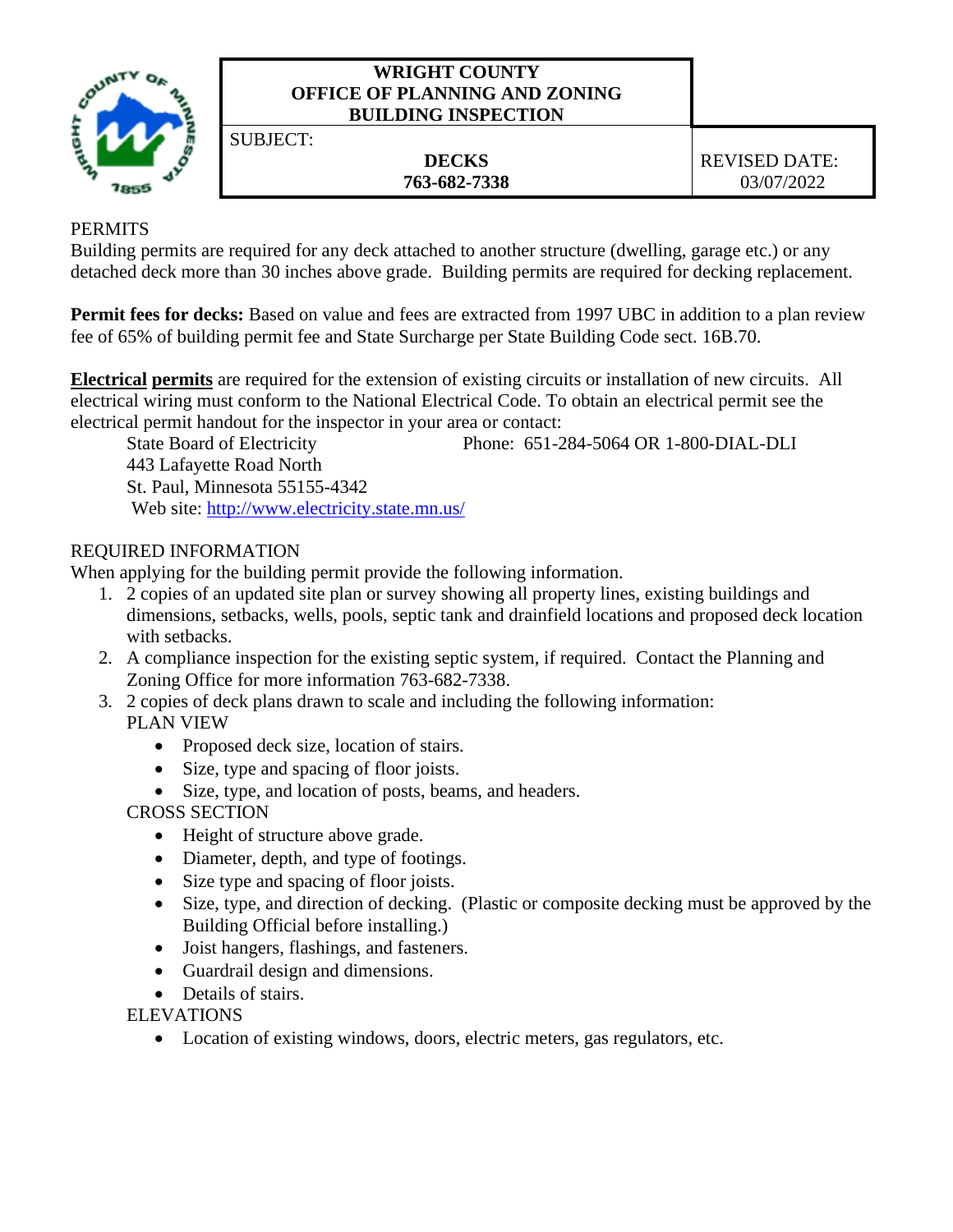## **PERMIT APPROVAL**

A building permit for a deck will not be issued, and work shall not begin until it has been approved by Planning, Building Inspections and Environmental Health Departments. Failure to provide all of the information above will delay or prevent permit approval. After we have received all of the items listed above, **please allow 10-15 working days for your building permit application to be processed.**

Deck plans are approved on the assumption that the deck will be used only as a deck for the life of the structure. Because footing sizes, structural supports and a host of other deck components are different for enclosed porches than for decks, it is important that you indicate on your plans the desire to convert the deck at a future date. You should then design your deck to carry future loads and meet setbacks and other rules.

**We will not accept the computer-generated deck plans often made available from home centers such as Menard's, Home Depot, and Lowe's. These plans lack the information and accuracy necessary for a proper plan review. Permit applications containing these types of plans will be returned to the applicant thus delaying permit issuance**.

### ZONING REQUIREMENTS

The Zoning District and lot acreage will determine setbacks and allowable structure sizes. Contact the Planning and Zoning Office for more information 763-682-7338.

### REQUIRED INSPECTIONS

- **Footing inspection**: After holes are dug and prior to placing concrete, to verify size, location and soil types.
- **Framing**: required before installing decking where deck is less than 30 inches above grade, otherwise optional.
- **Final inspection**: when completed and before occupying deck.

To schedule an inspection please have the owners name, permit number and address of the project. Call 763-682-7338.



**1-800-252-1166 or 651-454-0002**

**Call Gopher State One Call for utility locations at least two working days before you dig.**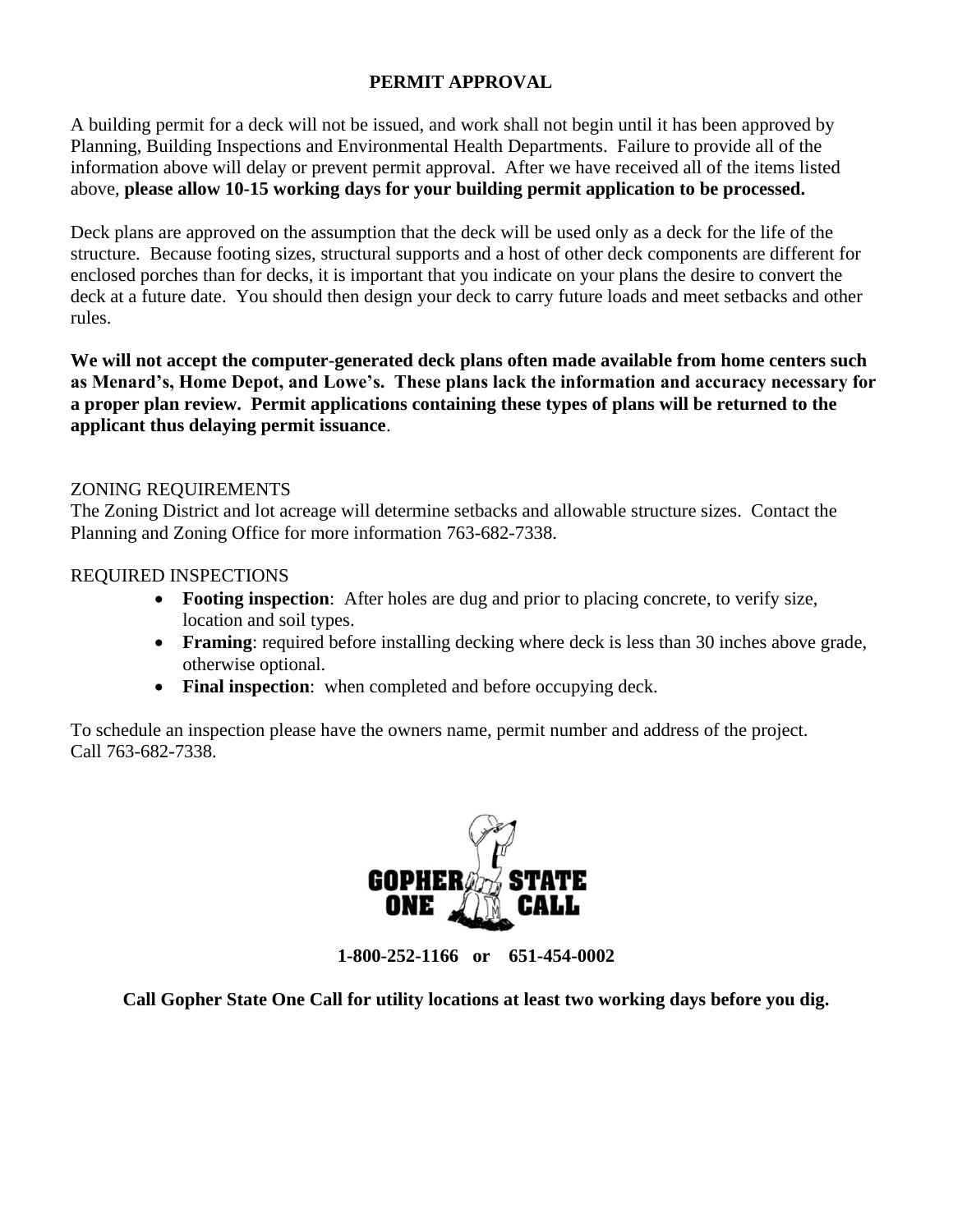### GENERAL BUILDING CODE REQUIREMENTS

#### **FOOTINGS**

Required footing sizes are determined by calculating the area of the deck supported by each footing. Loads shall be assumed to be equally shared between the supporting elements.

Post footings supporting columns must not be less than 8-inch diameter. The bottom of post footings may be belled out to achieve the required bearing area. The base of the footing must be at least 42 inches below finished grade. The use of a fiberboard tube will allow you to elevate the top of the footing above finished grade to provide protection for the wood post.



For  $SI$ : 1 inch = 25.4 mm.

**Minimum depth.** Deck footings shall extend below the frost line specified in below in accordance with MN Building Code Section R403. l.4 .l.

#### **Exceptions:**

- 1. Free-standing decks that meet all of the following criteria:
	- 1.1.The joists bear directly on precast concrete pier blocks at grade without sup- port by beams or posts.
	- 1.2 The area of the deck does not exceed 200 sq. ft.

1.3 The walking surface is not more than 20 inches above grade at any point within 36 inches measured horizontally from the edge.

2. Free-standing decks need not be provided with footing that extend below the frost line.

| <b>Deck Post Size</b> | <b>Maximum Height (feet-inches)</b> |
|-----------------------|-------------------------------------|
| 4 x 4                 | ճ - 9                               |
| 4 x 6                 |                                     |
| 6 x 6                 |                                     |
| $8 \times 8$          |                                     |



**DECK POST HEIGHT**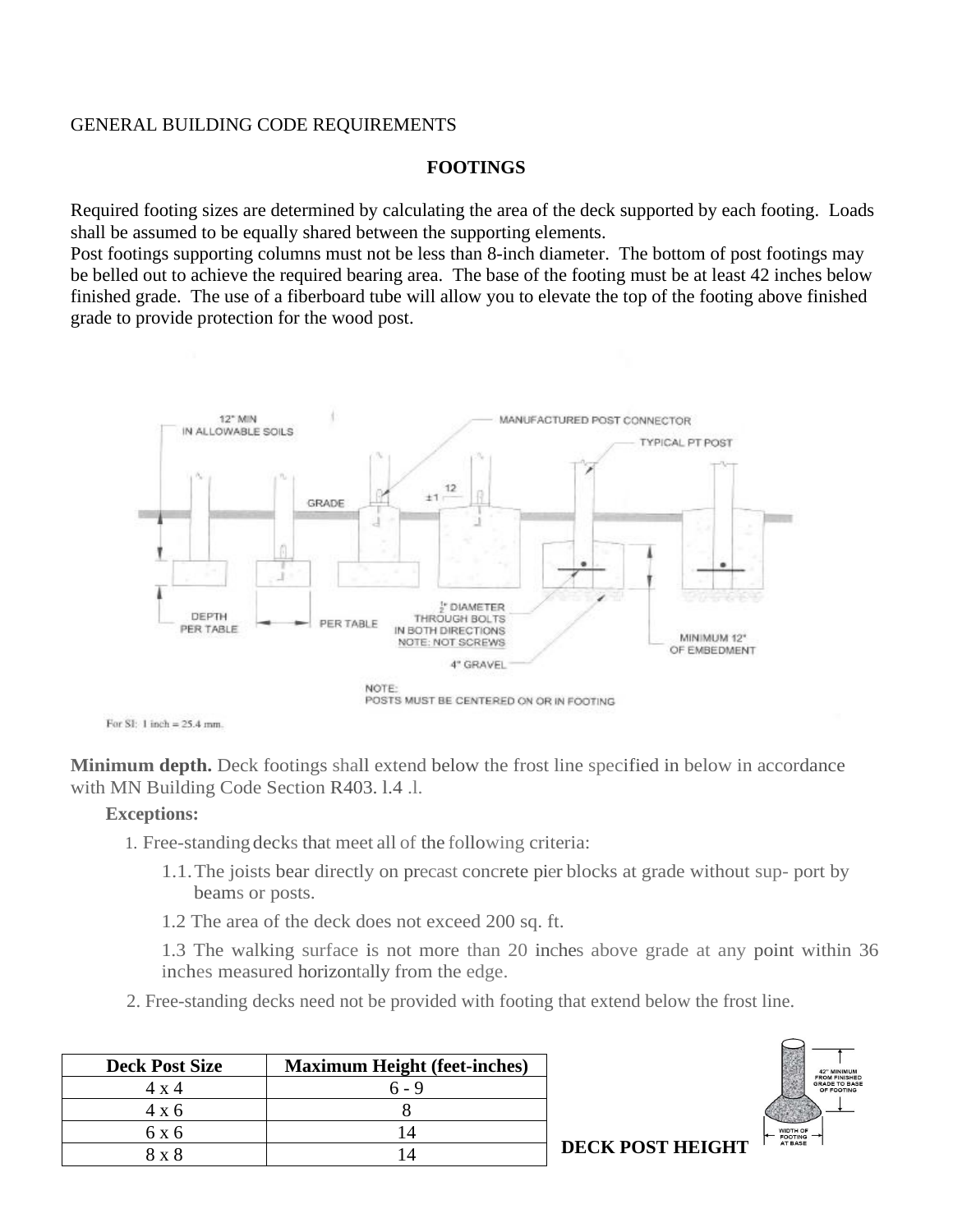|           |                       | Load Bearing Value of soil (psf)a,c,d |               |           |  |  |  |  |
|-----------|-----------------------|---------------------------------------|---------------|-----------|--|--|--|--|
| Live Load | <b>Tributary Area</b> |                                       | 2000e         |           |  |  |  |  |
| (psf)b    | (sqft)                | Side of square                        | Diameter of a | Thickness |  |  |  |  |
|           |                       | footing                               | round footing | (inches)  |  |  |  |  |
|           |                       | (inches)                              | (inches)      |           |  |  |  |  |
| 40        | 20                    | 12                                    | 14            | 6         |  |  |  |  |
|           | 40                    | 12                                    | 14            | 6         |  |  |  |  |
|           | 60                    | 15                                    | 17            | 6         |  |  |  |  |
|           | 80                    | 17                                    | 19            | 6         |  |  |  |  |
|           | 100                   | 19                                    | 21            | 6         |  |  |  |  |
|           | 120                   | 21                                    | 23            | 7         |  |  |  |  |
|           | 140                   | 22                                    | 25            | 8         |  |  |  |  |
|           | 160                   | 24                                    | 27            | 9         |  |  |  |  |

## **DECK FOOTING SIZES (2000 psf soils)**

a.Interpolation, extrapolation not permitted

b.Live load = 40 psf,Dead load = 10psf

c.Assumes minimum square footing to be 12"x 12"x 6" for 6x6 post

- d. If the support is a brick or CMU pier, the footing shall have a minimum 2" projection on all sides
- e.Area, in square feet, of deck surface supported by post and footing

## **LUMBER & COMPOSITE**

All wood used in the construction of decks must be approved naturally durable wood or wood that is preservative treated. This includes posts, beams, joists, decking, guards and rails. Wood used above ground, in contact with the ground, or below ground requires different degrees of treatment. Check the labels of the material you are buying to determine where it can be used. Because the new preservative treatments are very corrosive, make sure that any metal connectors used in the construction of your deck are approved by the manufacturer for use with treated wood.

Plastic or composite deck materials must be approved by the Building Official before installing. This approval is based on the material having a valid NER ES report. Ask the decking supplier to provide you with a copy of the research report.

A list of approved decking materials can be found at: [http://www.10klakes.org](http://www.10klakes.org/) ES Reports can be found at: [http://www.icc-es.org/Evaluation\\_Reports/](http://www.icc-es.org/Evaluation_Reports/)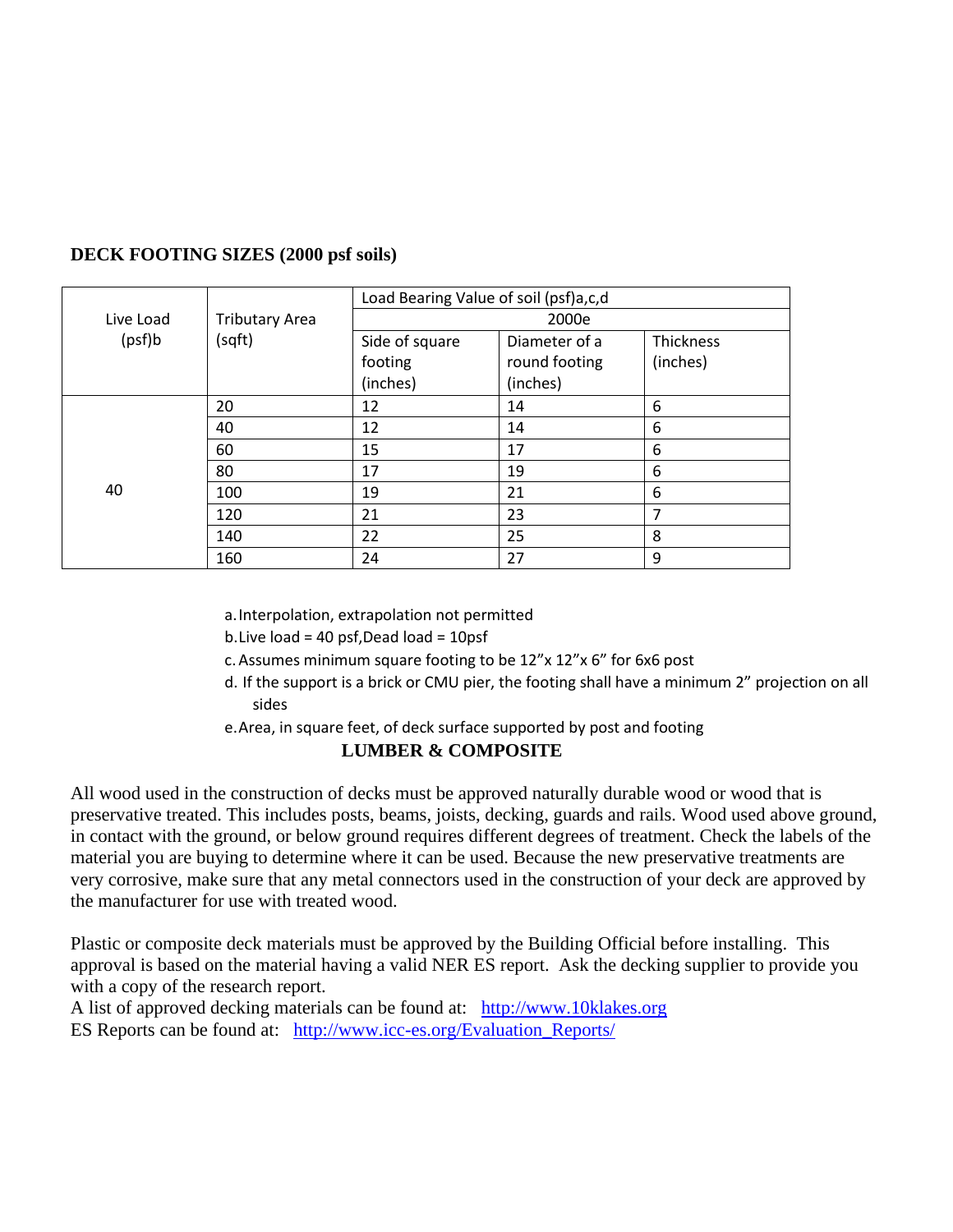#### **FASTENTERS AND CONNECTORS**

Nails and screws must be stainless steel, hot dipped galvanized or electroplated with a polymer coating. Joist hangers and connectors must be stainless steel or hot dip galvanized to **G185** specifications. Joists must bear on a beam, ledger strip, or joist hangers. Joist hangers must be installed in accordance with the manufacturer's requirements. Fill all nail holes in joist hangers. If the deck is attached to the house, the deck ledger must be attacked to the house rim joist with  $3/8$ " lag bolts or equivalent type fastener, installed to resist withdrawal, at 16" oc into a solid wood rim joist or wood blocking. If the floor frame assembly does not allow for 16" oc spacing, install 2 bolts to each floor joist or truss, maximum spacing of 24" oc All connections between the deck and house must be properly flashed.





**COLUMN** 

CAP

**CONCEALED FLANGE HANGER** 



**CONVENTIONAL HANGER**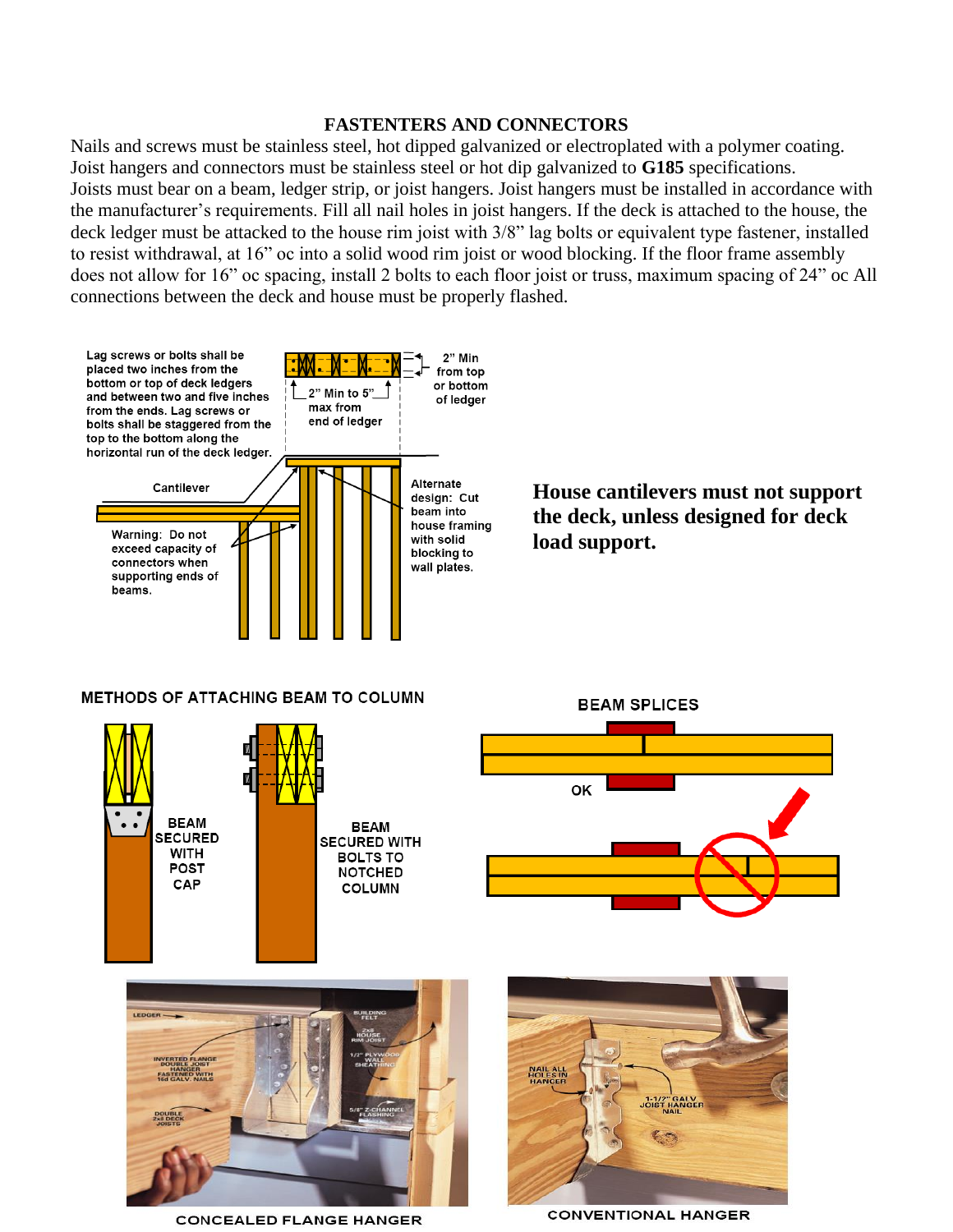| Species (a)     | Size | Allowable Joist Span (b)        |          |          |  |  |  |
|-----------------|------|---------------------------------|----------|----------|--|--|--|
|                 |      | Spacing Of Deck Joists (inches) |          |          |  |  |  |
|                 |      |                                 |          |          |  |  |  |
|                 |      | 12                              | 16       | 24       |  |  |  |
| Sothern Pine    | 2x6  | $9 - 11$                        | 9-0      | $7 - 7$  |  |  |  |
|                 | 2x8  | $13-1$                          | 11-10    | $9 - 8$  |  |  |  |
|                 | 2x10 | $16-2$                          | $14-0$   | $11 - 5$ |  |  |  |
|                 | 2x12 | $18-0$                          | 16-6     | 13-6     |  |  |  |
| Douglas Fir-    | 2x6  | 9-6                             | 8-8      | $7-2$    |  |  |  |
| larch, hem-fir, | 2x8  | $12 - 6$                        | $11 - 1$ | $9 - 1$  |  |  |  |
| spruce-pine-fir | 2x10 | $15-8$                          | $13 - 7$ | $11 - 1$ |  |  |  |
| (d)             | 2x12 | $18-0$                          | $15-9$   | 12-10    |  |  |  |
| Redwood,        | 2x6  | 8-10                            | 8-0      | 7-0      |  |  |  |
| western         | 2x8  | $11 - 8$                        | $10-7$   | 8-8      |  |  |  |
| cedars,         | 2x10 | 14-11                           | $13-0$   | $10-7$   |  |  |  |
| ponderosa       | 2x12 | $17-5$                          | $15 - 1$ | $12 - 4$ |  |  |  |
| pine, red       |      |                                 |          |          |  |  |  |
| pine(e)         |      |                                 |          |          |  |  |  |

**Deck Joist Span for Common Species**

**a. no. 2 grade with wet service factor b. Live load =40 psf dead load=10 psf c. Live load =40 psf dead load =10psf d. Includes incising factor e. Northern species with no incising factor**

## **MAXIMUM CANTILEVER SPANS FOR JOISTS**

The ratio of backspan to cantilever span shall be at least 2:1. A full-depth rim joist shall be provided at the cantilevered end of the joists. Solid blocking shall be provided at the cantilevered support.

|             |         | Maximum Cantilever        |  |  |
|-------------|---------|---------------------------|--|--|
|             |         | Span                      |  |  |
| Member size |         | (uplift force at backspan |  |  |
|             | Spacing | support in lbs) c,d       |  |  |
|             |         | <b>Ground Snow Load</b>   |  |  |
|             |         | 50 psf                    |  |  |
| 2x8         | 12''    | 39''                      |  |  |
| 2x8         | 16"     | 34"                       |  |  |
| 2x10        | 12''    | 57''                      |  |  |
| 2x10        | 16"     | 49"                       |  |  |
| 2x10        | 24''    | 40"                       |  |  |
| 2x12        | 16"     | 67''                      |  |  |
| 2x12        | 12''    | 54''                      |  |  |

#### **Deck Beam Spans for Common Species a,b,g**

| Species (c) | Size (d)          | DECK JOIST SPAN LESS THEN OR EQUAL TO: (FEET) |         |         |          |          |          |         |
|-------------|-------------------|-----------------------------------------------|---------|---------|----------|----------|----------|---------|
|             |                   | 6                                             | 8       | 10      | 12       | 14       | 16       | 18      |
| Southern    | $1-2x6$           | $4 - 11$                                      | $4 - 0$ | $3 - 7$ | $3 - 3$  | $3-0$    | $2 - 10$ | $2 - 8$ |
| pine        | $1-2x8$           | $5 - 11$                                      | $5 - 1$ | $4 - 7$ | $4 - 2$  | $2 - 10$ | $3 - 7$  | $3 - 5$ |
|             | $1-2\times10$     | $7-0$                                         | $6-0$   | $5 - 5$ | $4 - 11$ | $4 - 7$  | $4 - 3$  | $4 - 0$ |
|             | $1 - 2 \times 12$ | $8-3$                                         | $7-1$   | $6 - 4$ | $5 - 10$ | $5 - 5$  | $5 - 0$  | $4 - 9$ |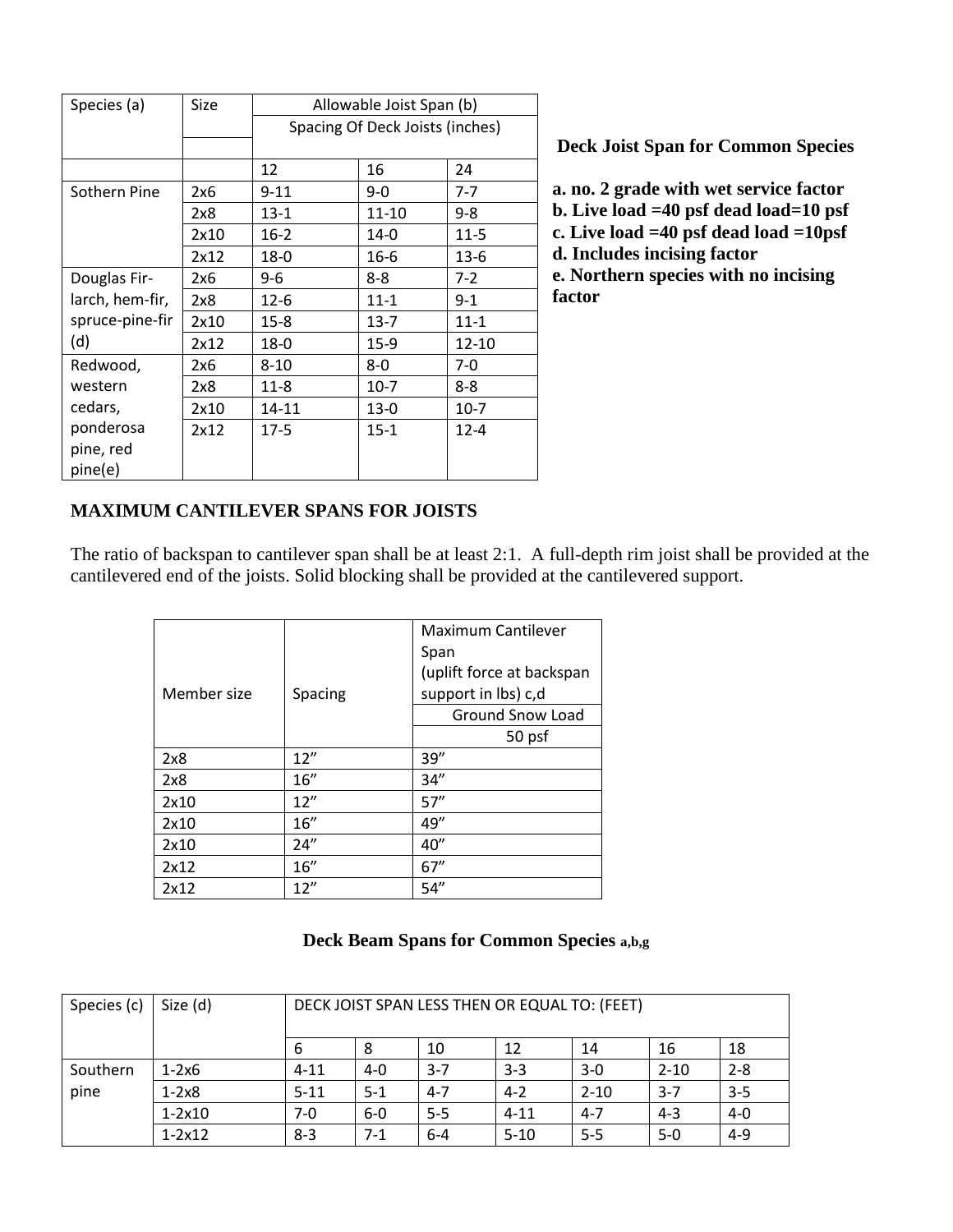|              | $2-2x6$           | $6 - 11$  | $5 - 11$ | $5 - 4$   | $4 - 10$ | $4 - 6$  | $4 - 3$  | $4-0$    |
|--------------|-------------------|-----------|----------|-----------|----------|----------|----------|----------|
|              | $2-2x8$           | $8 - 9$   | $7 - 7$  | $6-9$     | $6 - 2$  | $5-9$    | $5-4$    | $5-0$    |
|              | $2 - 2 \times 10$ | $10-4$    | $9-0$    | $8-0$     | $7 - 4$  | $6-9$    | $6-4$    | $6-0$    |
|              | $2 - 2 \times 12$ | $12 - 2$  | $10-7$   | $9 - 5$   | $8 - 7$  | $8-0$    | $7-6$    | $7 - 0$  |
|              | $3-2x6$           | $8 - 2$   | $7 - 5$  | $6-8$     | $6 - 1$  | $5 - 8$  | $5 - 3$  | $5-0$    |
|              | $3-2x8$           | $10 - 10$ | $9 - 6$  | $8-6$     | $7-9$    | $7 - 2$  | $6-8$    | $6-4$    |
|              | $3 - 2x10$        | $13 - 0$  | $11-3$   | $10-0$    | $9 - 2$  | $8-6$    | $7 - 11$ | $7-6$    |
|              | $3-2x12$          | $15-3$    | $13-3$   | $11 - 10$ | $10-9$   | $10-0$   | $9 - 4$  | $8 - 10$ |
| Douglas      | 3x6 or 2-2x6      | $5-5$     | $4 - 8$  | $4 - 2$   | $3 - 10$ | $3 - 6$  | $3 - 1$  | $2 - 9$  |
| fir-larch,   | 3x8 or 2-2x8      | $6 - 10$  | $5 - 11$ | $5 - 4$   | $4 - 10$ | 4-6      | $4 - 1$  | $3 - 8$  |
| hem-fir,     | 3x10 or 2-2x10    | 8-4       | $7 - 3$  | $6-6$     | $5 - 11$ | $5-6$    | $5 - 1$  | $4 - 8$  |
| spruce-      | 3x12 or 2-2x12    | $9 - 8$   | $8 - 5$  | $7-6$     | $6 - 10$ | $6-4$    | $5 - 11$ | $5 - 7$  |
| pine-fir,(e) | 4x6               | $6-5$     | $5-6$    | $4 - 11$  | $4 - 6$  | $4 - 2$  | $3 - 11$ | $3 - 8$  |
| redwood,     | 4x8               | $8 - 5$   | $7 - 3$  | $6-6$     | $5 - 11$ | $5-6$    | $5 - 2$  | $4 - 10$ |
| western      | 4x10              | $9 - 11$  | $8 - 7$  | $7 - 8$   | $7-0$    | $6-6$    | $6 - 1$  | $5 - 8$  |
| cedars,      | 4x12              | $11 - 5$  | $9 - 11$ | $8 - 10$  | $8 - 1$  | $7-6$    | $7-0$    | $6 - 7$  |
| ponderosa    | $3-2x6$           | $7 - 4$   | $6-8$    | $6-0$     | $5-6$    | $5 - 1$  | $4 - 9$  | $4 - 6$  |
| pine, red    | $3-2x8$           | $9 - 8$   | $8 - 6$  | $7 - 7$   | $6 - 11$ | $6-5$    | $6-0$    | $5 - 8$  |
| pine(f)      | $3-2x10$          | $12 - 0$  | $10-5$   | $9 - 4$   | $8-6$    | $7 - 10$ | $7 - 4$  | $6 - 11$ |
|              | $3 - 2x12$        | $13 - 11$ | $12 - 1$ | $10-9$    | $9 - 10$ | $9 - 1$  | $8 - 6$  | $8 - 1$  |

a. Live load =40 psf, dead load =  $10\text{psf}$ 

b. Beams supporting deck joists from one side only

c. No. 2 grade, wet service factor

d. Beam depth shall be greater than or equal to depth of joists with flush beam condition.

e. Includes incising factor

- f. Northern species. Incising factor not included
- g. Beam cantilevers are limited to adjacent beam's span divided by 4.

#### **GUARDS**

Raised floor surfaces located more than 30 inches above a floor or grade below shall have guards not less than 36 inches in height. Open sides of stairs with a total rise of more than 30 inches above the floor or grade below shall have guards not less than 34 inches in height measured vertically from the nosing of the treads. Required guards shall have intermediate rails or ornamental closures which do not allow passage of a sphere 4 inches or more in diameter. The triangular openings formed by the riser, tread and bottom rail of a guard at the open side of a stairway are permitted to be of such a size that a sphere 6 inches cannot pass through. Openings for required guards on the sides of stair treads shall not allow a sphere  $4\frac{3}{8}$  inches to pass through.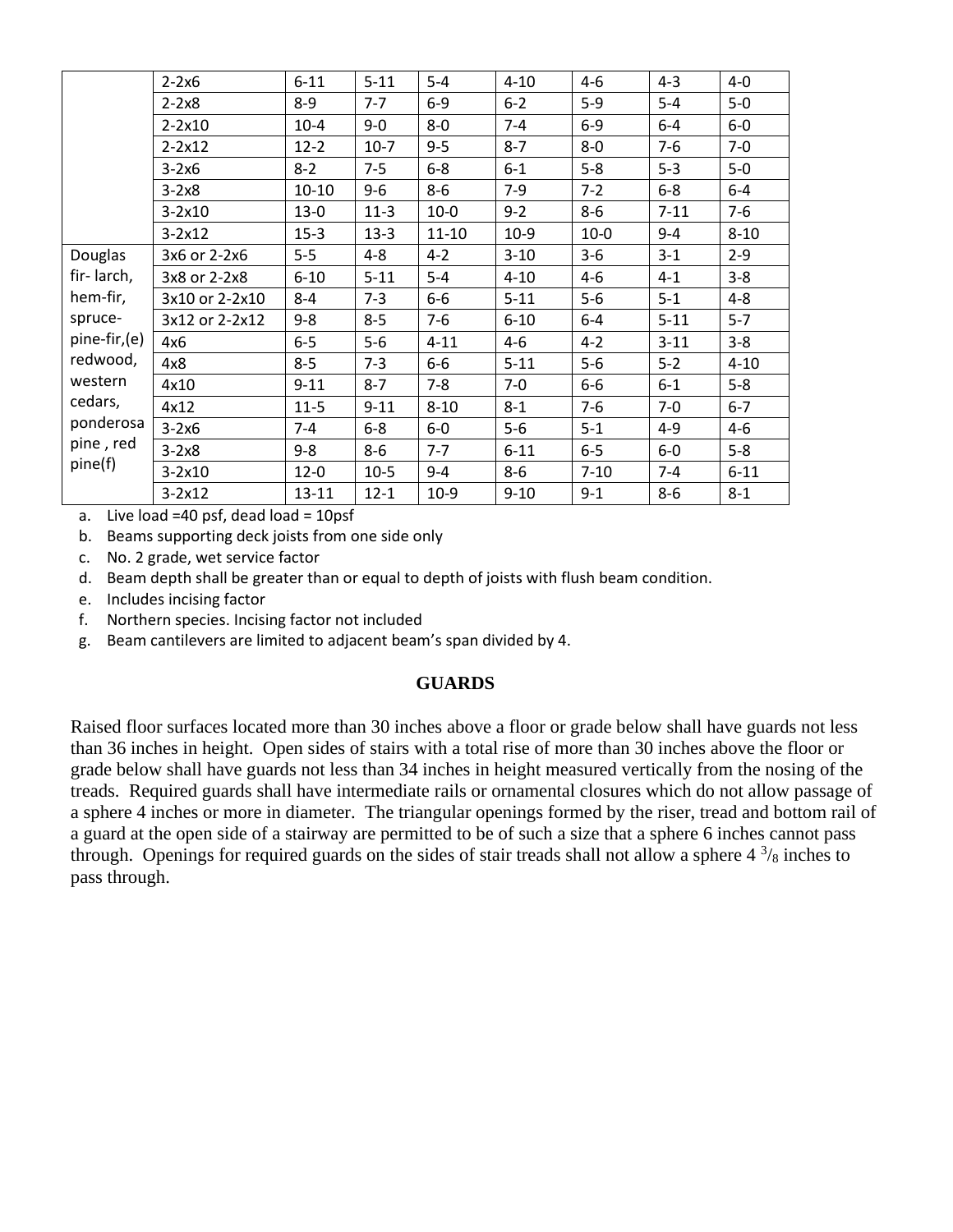### **STAIRS & HANDRAIL**

Stairs must be a minimum of 36 inches wide. Stairs must have a maximum rise of 7 ¾ inches and a minimum run of 10 inches. The run is measured from the nosing of one tread to the nosing of the next tread. The greatest riser height within any flight of stairs shall not exceed the smallest by more than  $\frac{3}{8}$  inch. Open risers are permitted provided that a 4-inch diameter sphere will not pass between the treads.

A handrail must be provided on one side when there are four or more risers. The top of the handrail must be between 34 and 38 inches from the end of the nosing measured straight up to the top of the handrail. The handrail must have a circular cross section of 1 ¼ inch to 2 inches and have returns on each end or terminate in newel posts.